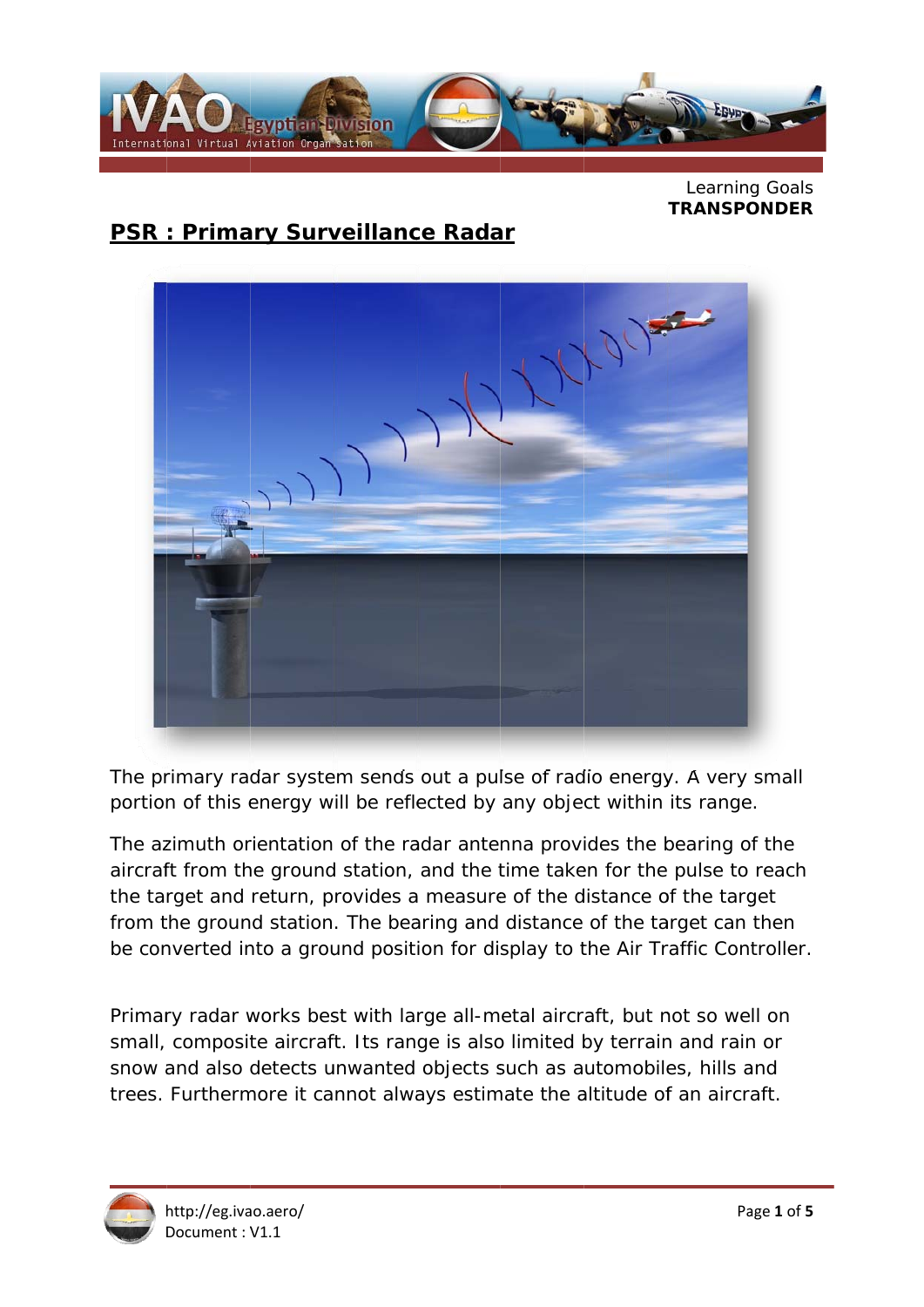#### advantage:

• operates totally independent (does not have to wait for an aircraft response)

### disadvantage:

- requires a lot of radiation power
- weather influences distort the signal
- Identification required Controllers instruction
- no altitude information

## **SSR: Secondary Surveillance Radar**



Secondary radar overcomes the limitations of the primary radar but it depends on a **transponder** in the aircraft to respond to interrogations from the ground station to make the plane more visible.

Thus SSR is a 'dependant' surveillance system. For this reason, PSR will operate in conjunction with SSR in certain areas for the foreseeable future so that 'non-cooperating' targets, such as some light aircraft, can be detected.

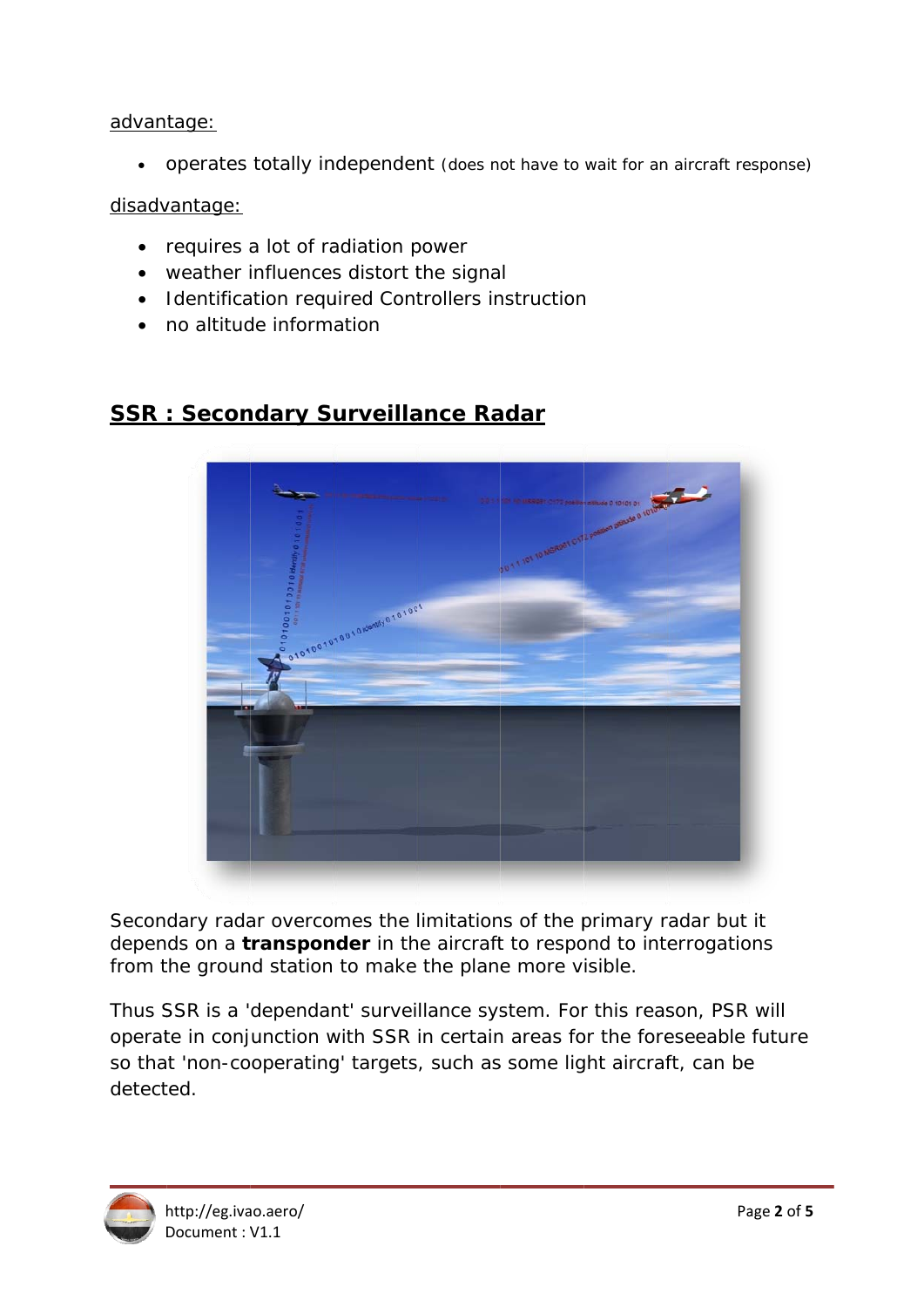# **Transponder**

The transponder is a radio receiver and transmitter operating on the radar frequency. The target aircraft's transponder responds to interrogation by the ground station by transmitting a coded reply signal. The great advantages of SSR are three:

- the reply signal is transmitted from the aircraft it is much stronger when received at the ground station, thus giving the possibility of much greater range and reducing the problems of signal attenuation:
- the transmitting power required of the ground station for a given range is much reduced, thus providing considerable economy;
- the signals in each direction are electronically coded the possibility is offered to transmit additional information between the two stations





### Transponder equipment Modes:

#### Mode A:

In this mode the aircraft's transponder provides positive aircraft identification by transmitting a four-digit code to the ground station. The code system is octal; that is, each of the code digits may be any of the numbers 0-7. There are thus 4096 possible four-digit codes (e.g. 3472).

### Mode  $C$ :

In this mode the aircraft's transponder sends the 4-digit squawk code ( like mode A) but also the pressure altitude at which the aircraft is flying

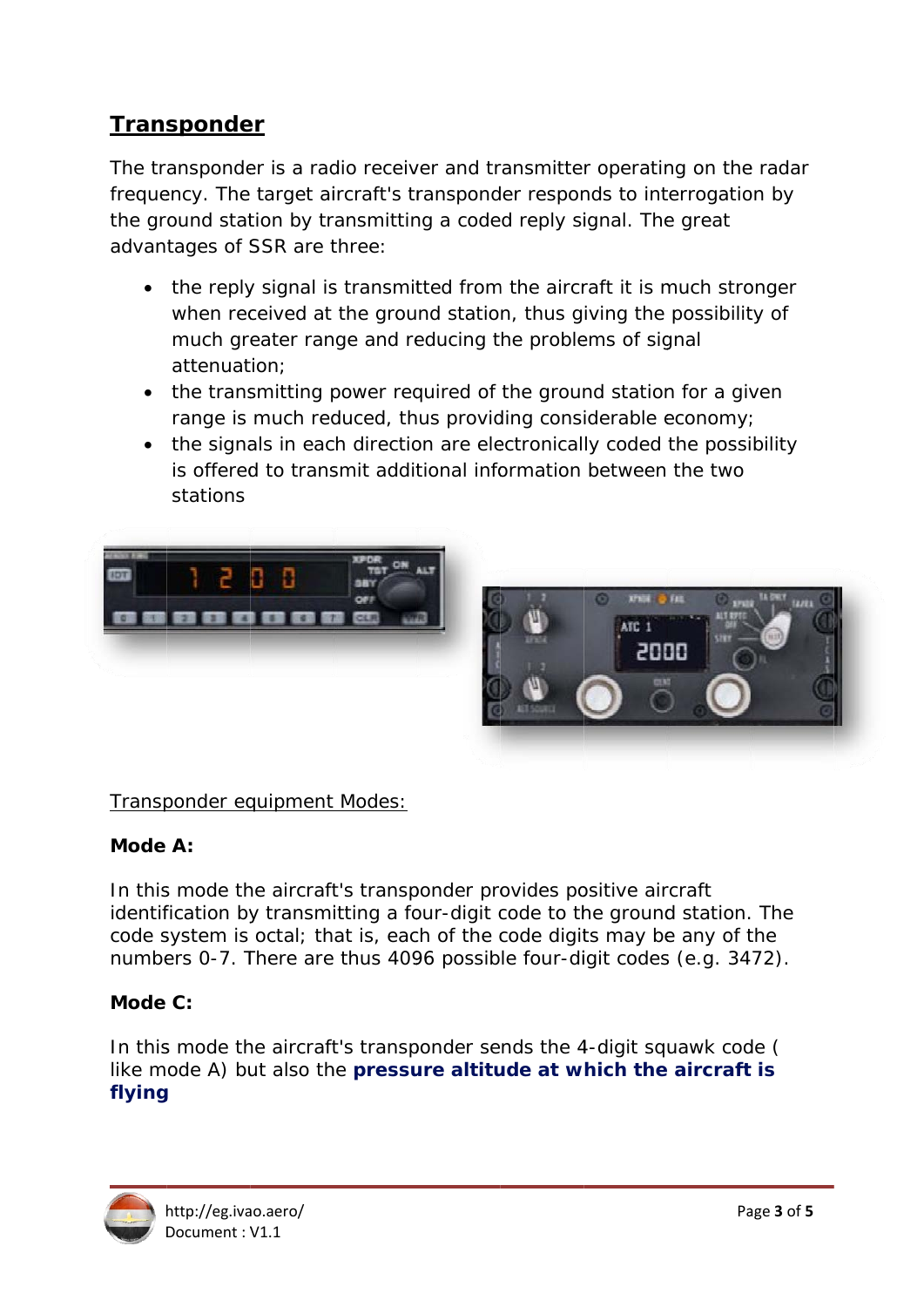## Mode S: (selective interrogation)

Since traffic has increased significantly over the years the 4096 squawk code combinations are no longer sufficient for unique aircraft identification.

Mode S (Mode Select) is designed to help avoiding overinterogation of the transponder (having many radars in busy areas) and to allow automatic collision avoidance. Mode S transponders are 'backwards compatible' with Modes A & C plus it sends out the aircraft identification, selected heading, selected altitude, ... and much more.

Mode S is mandatory in controlled airspace in many countries. Some countries have also required, or are moving towards requiring, that all aircraft be equipped with Mode S, even in uncontrolled airspace. However in the field of general aviation, there have been objections to these moves, because of the cost, size, limited benefit to the users in uncontrolled airspace, and, in the case of balloons and gliders, the power requirements during long flights

## **Special Transponder codes**

| 2000<br><b>IFR</b> uncontrolled |  |
|---------------------------------|--|
|---------------------------------|--|

- VFR uncontrolled U.S.  $1200$
- 7000 VFR uncontrolled non-U.S.
- 7700 Emergency
- 7600 **Communication failure**
- 7500 Hijack (not allowed to simulate on IVAO!)

tip: this is how i memorize it :)

77 pray to heaven 75 call your wife 76 i hear nix

# **SQUAWK IDENT**

In case ATC cannot find you on his radar screen you will be asked to "squawk ident". This means that the pilot is requested to push his **IDENT** button on the transponder which will cause a short blinking of the aircraft label on the radar screen